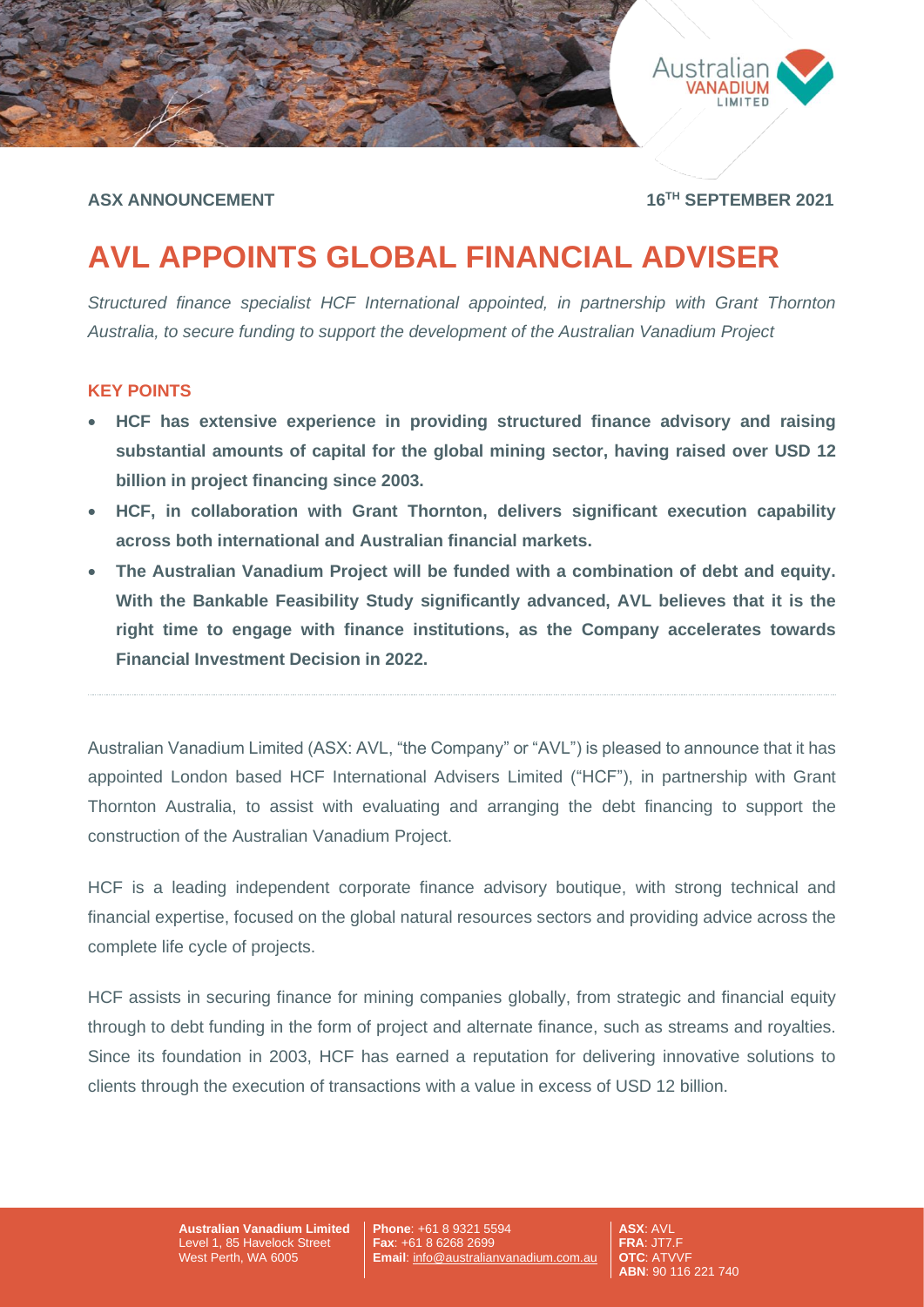

Grant Thornton is one of the world's leading organisations of independent assurance, tax and advisory firms. In Australia, Grant Thornton provides a broad range of services to mining companies, with cross-disciplined, internationally focused teams.

Managing Director, Vincent Algar comments, *"The HCF team in London, working in partnership with the team at Grant Thornton in Sydney, will provide AVL with a level of experience and relationships in this key area of project finance that can see the Company through to full funding, construction and production. Validation by external experts is the key to success in funding for large-scale, long-life projects such as the Australian Vanadium Project at Gabanintha, strengthening our goal of becoming the next global primary producer of vanadium products for the customary steel and rapidly-growing battery markets"*

HCF Managing Director, Sean Gorman comments, *"We are very excited to be appointed alongside our partners at Grant Thornton to work on what we consider to be an important project in the Australian critical minerals space. The work that the AVL team has completed demonstrates the technical and financial viability of the project and we very much look forward to working with the AVL team in securing the full funding to bring the Australian Vanadium Project into operation."* 

The agreement is a contract for advisory services. The contract term is broken into three phases, each triggered by completion of project milestones. The final outcome is to secure project finance for the full development of the Project.

For further information, please contact: **Vincent Algar, Managing Director** +61 8 9321 5594

*This announcement has been approved in accordance with the Company's published continuous disclosure policy and has been approved by the Board.*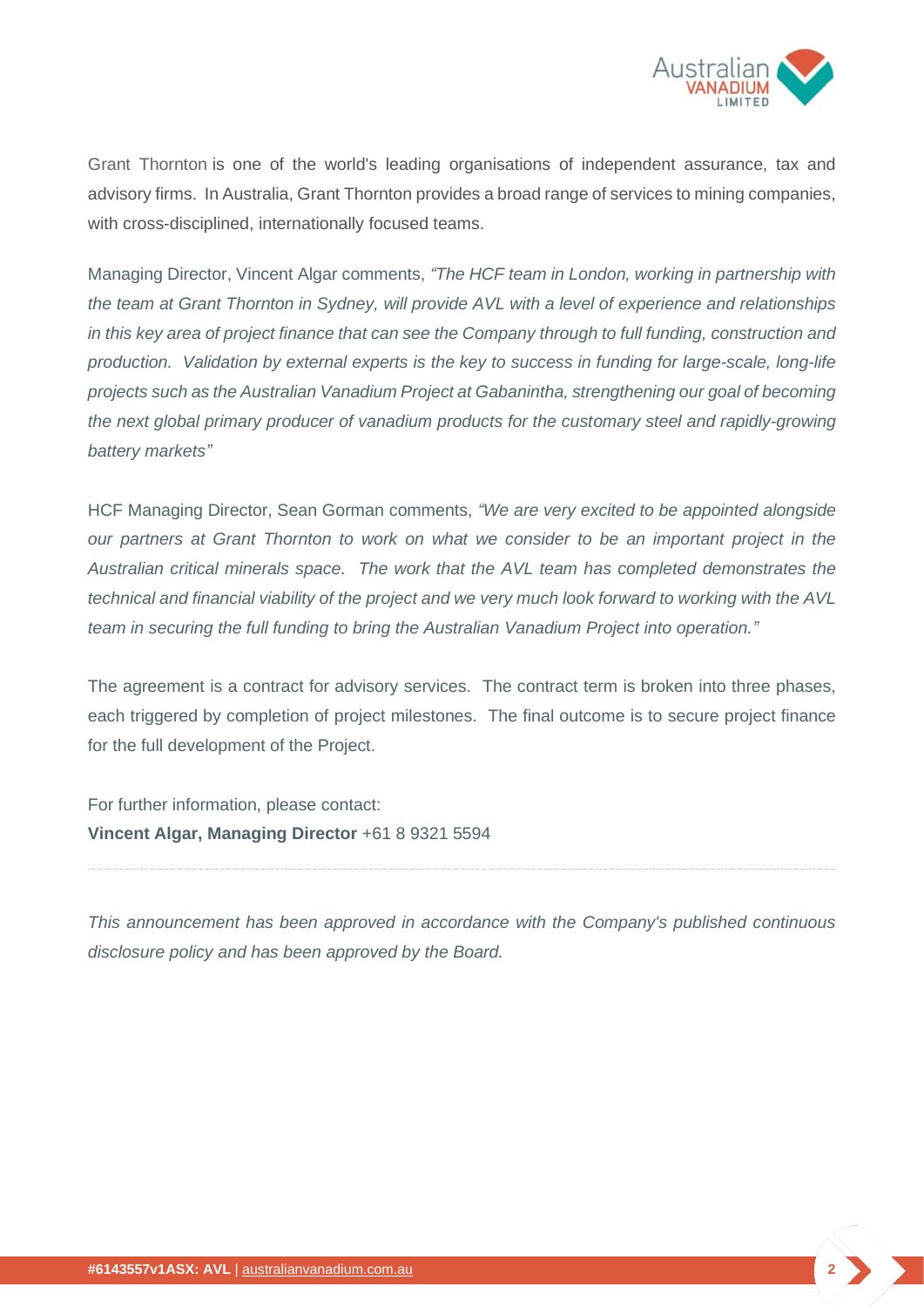

## **ABOUT AUSTRALIAN VANADIUM LIMITED**

AVL is a resource company focused on vanadium, seeking to offer investors a unique exposure to all aspects of the vanadium value chain – from resource through to steel and energy storage opportunities. AVL is advancing the development of its world-class Australian Vanadium Project at Gabanintha. The Australian Vanadium Project is currently one of the highest-grade vanadium projects being advanced globally, with 208.2Mt at 0.74% vanadium pentoxide ( $V_2O_5$ ), containing a high-grade zone of 87.9Mt at 1.06%  $V<sub>2</sub>O<sub>5</sub>$ , reported in compliance with the JORC Code 2012 (see ASX announcement dated 4th March 2020 *'Total Vanadium Resource at the Australian Vanadium Project Rises to 208 Million Tonnes'* and ASX announcement dated 22nd December 2020 *'Technical and Financial PFS Update'*).

VSUN Energy is AVL's 100% owned subsidiary which is focused on developing the market for vanadium redox flow batteries for energy storage, including the manufacture and supply of vanadium electrolyte.

*The Company confirms that it is not aware of any new information or data that materially affects the information included in the original market announcement and, in the case of estimates of Mineral Resources or Ore Reserves, that all material assumptions and technical parameters underpinning the estimates in the relevant market announcement continue to apply and have not materially changed. The Company confirms that the form and context in which the Competent Person's findings are presented have not been materially modified from the original market announcement.*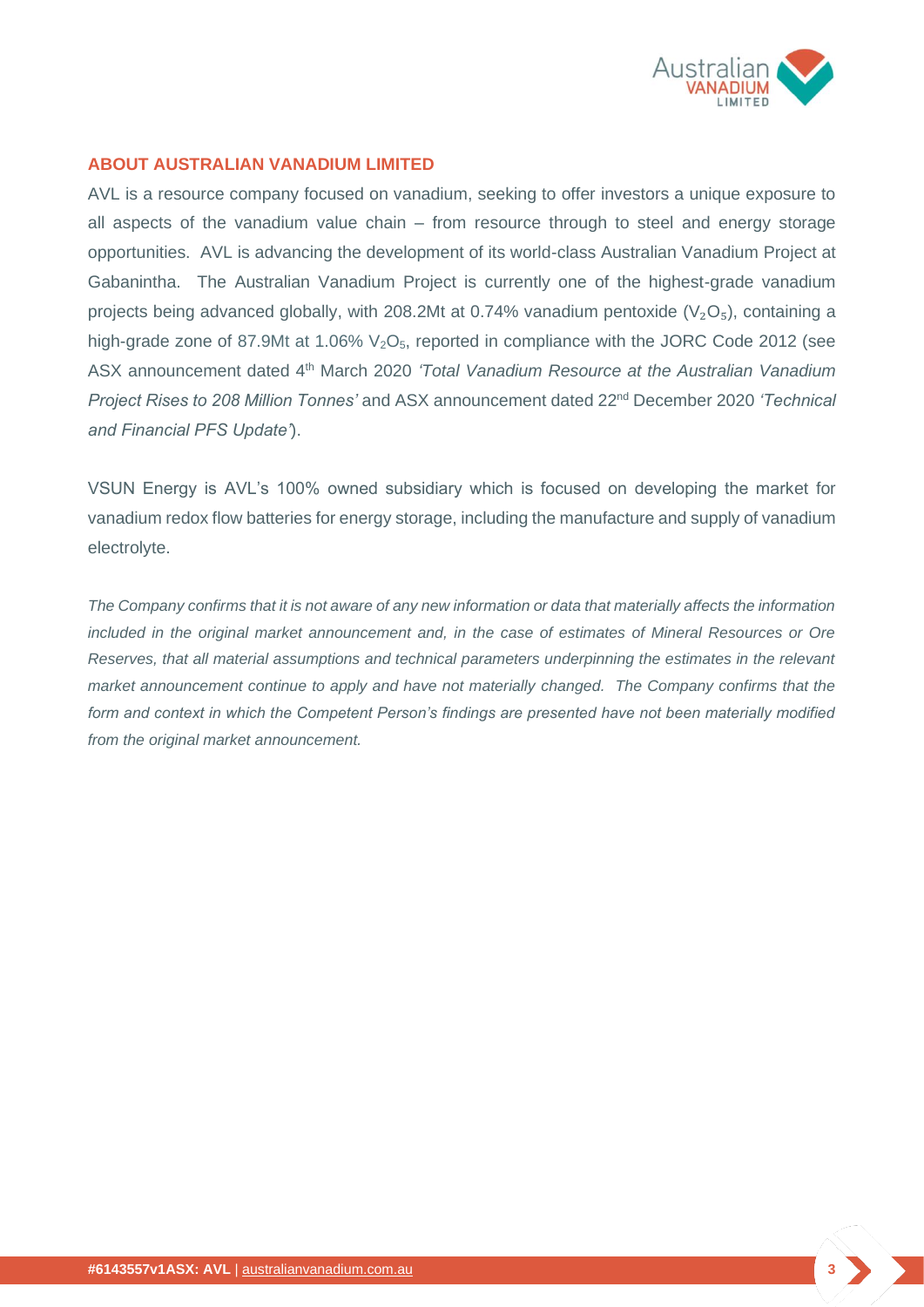

## **APPENDIX 1**

The Australian Vanadium Project – Mineral Resource estimate by domain and resource classification using a nominal 0.4%  $V_2O_5$  wireframed cut-off for low-grade and nominal 0.7%  $V_2O_5$  wireframed cutoff for high-grade (total numbers may not add up due to rounding).

| 2020 Feb      | <b>Category</b> | Mt    | $V_2O_5%$ | Fe % | $TiO2$ % | $SiO2$ % | $Al_2O_3$ % | LOI % |
|---------------|-----------------|-------|-----------|------|----------|----------|-------------|-------|
| HG            | Measured        | 10.1  | 1.14      | 43.9 | 13.0     | 9.2      | 7.5         | 3.7   |
|               | Indicated       | 25.1  | 1.10      | 45.4 | 12.5     | 8.5      | 6.5         | 2.9   |
|               | Inferred        | 52.7  | 1.04      | 44.6 | 11.9     | 9.4      | 6.9         | 3.3   |
|               | <b>Subtotal</b> | 87.9  | 1.06      | 44.7 | 12.2     | 9.2      | 6.8         | 3.2   |
| LG<br>$2 - 5$ | Indicated       | 44.5  | 0.51      | 25.0 | 6.8      | 27.4     | 17.0        | 7.9   |
|               | <b>Inferred</b> | 60.3  | 0.48      | 25.2 | 6.5      | 28.5     | 15.3        | 6.7   |
|               | <b>Subtotal</b> | 104.8 | 0.49      | 25.1 | 6.6      | 28.0     | 16.1        | 7.2   |
| <b>Trans</b>  | <b>Inferred</b> | 15.6  | 0.65      | 28.4 | 7.7      | 24.9     | 15.4        | 7.9   |
| $6 - 8$       | <b>Subtotal</b> | 15.6  | 0.65      | 28.4 | 7.7      | 24.9     | 15.4        | 7.9   |
| <b>Total</b>  | Measured        | 10.1  | 1.14      | 43.9 | 13.0     | 9.2      | 7.5         | 3.7   |
|               | Indicated       | 69.6  | 0.72      | 32.4 | 8.9      | 20.6     | 13.2        | 6.1   |
|               | <b>Inferred</b> | 128.5 | 0.73      | 33.5 | 8.8      | 20.2     | 11.9        | 5.4   |
|               | <b>Subtotal</b> | 208.2 | 0.74      | 33.6 | 9.0      | 19.8     | 12.1        | 5.6   |

The Australian Vanadium Project - Ore Reserve Statement as at December 2020, at a cut-off grade of 0.7% V<sub>2</sub>O<sub>5</sub>

| <b>Ore Reserve</b> | Mt   | V <sub>2</sub> O <sub>5</sub> % | Fe <sub>2</sub> O <sub>3</sub> % | TiO <sub>2</sub> % | SiO <sub>2</sub> % | LOI% | V <sub>2</sub> O <sub>5</sub><br>production kt | <b>Ore Reserve</b>    | Mt    |
|--------------------|------|---------------------------------|----------------------------------|--------------------|--------------------|------|------------------------------------------------|-----------------------|-------|
| Proved             | 9.8  | 1.08                            | 59.9                             | 12.4               | 8.7                | 3.5  | 63.2                                           | Waste                 | 244.5 |
| Probable           | 22.4 | 1.04                            | 61.7                             | 11.8               | 8.3                | 2.8  | 158.9                                          | <b>Total Material</b> | 276.7 |
| <b>Total Ore</b>   | 32.1 | 1.05                            | 61.2                             | 12.0               | 8.4                | 3.0  | 222.1                                          | <b>Strip Ratio</b>    | 7.6   |